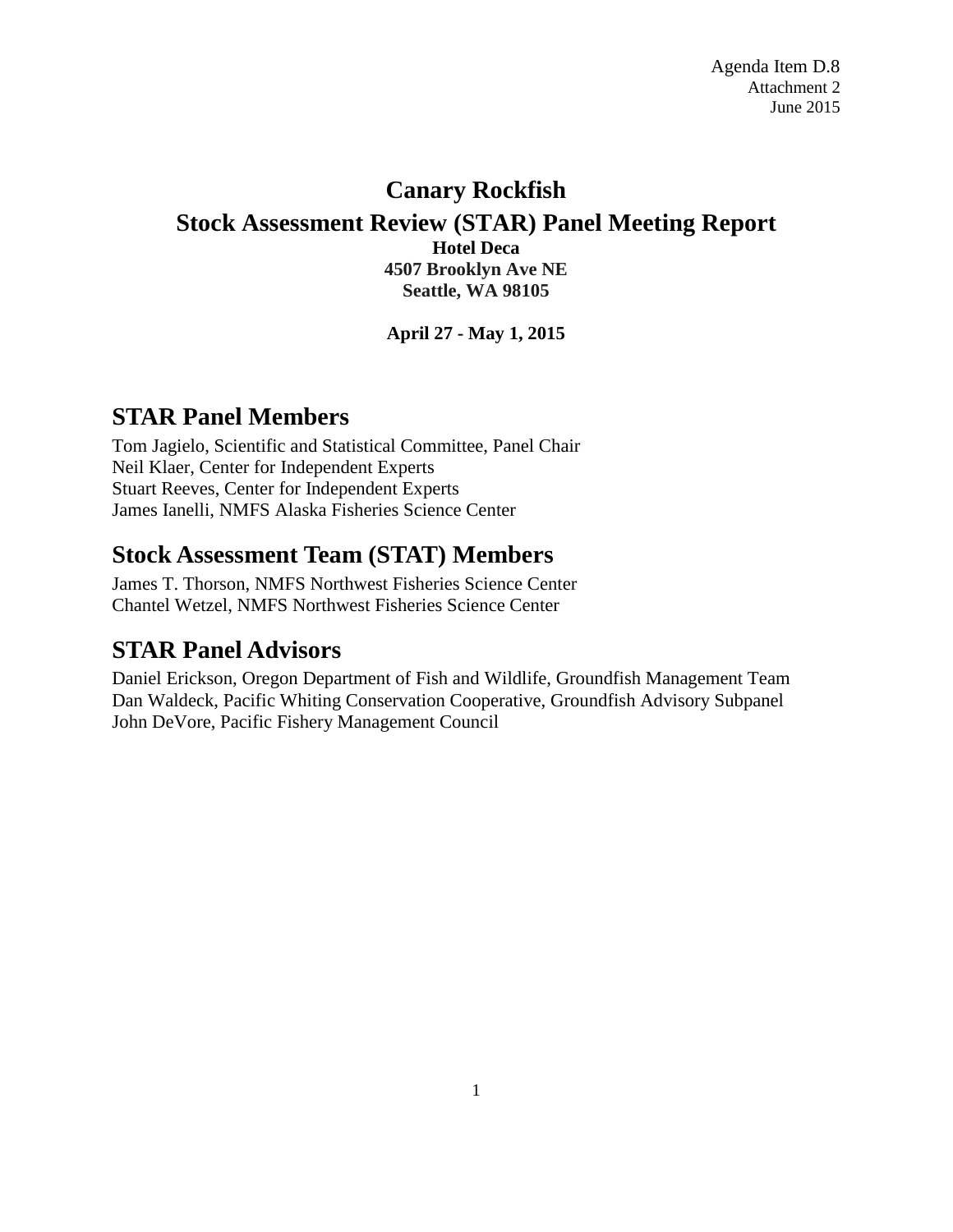## **Overview**

The Stock Assessment Review (STAR) panel reviewed a new benchmark stock assessment of canary rockfish over the course of a five day meeting in Seattle, WA. The assessment region covers the U.S. west coast ranging from southern California to the U.S.-Canada border. This area encompasses the range of canary rockfish within the jurisdiction of the Pacific Fishery Management Council.

# **Summary of Data and Assessment Models**

This assessment employs stock synthesis (v3.24v) including spatial structure that uses port of landing to approximate the spatial regions of WA, OR and CA.

All data sources were disaggregated with respect to these areas and where possible modeled for females and males. The main sources of information were:

- 1. Landed catch, as recorded by comprehensive catch landing receipts and historical data from foreign and domestic fisheries.
- 2. Length composition from fisheries and surveys.
- 3. Marginal age composition from the commercial fisheries.
- 4. Conditional age at length composition from surveys.
- 5. Maturity and fecundity at age.
- 6. The Triennial survey conducted by the Alaska Fisheries Science Center 1980-2001; West Coast Groundfish Bottom Trawl Survey (WCGBTS) conducted by the Northwest Fisheries Science Center 2003-2014; pre-recruit survey, which combines data collected by the Southwest Fisheries Science Center, Northwest Fisheries Science Center, and Pacific Whiting Conservation Cooperative 2001-2013.

The key model features include:

- 1) Length-based selectivities were estimated for all surveys and fisheries.
- 2) Growth was estimated within the model.
- 3) Discard information was explicitly included and used in the estimation of retention functions and rates. Historical discard data (or assumptions about discard rates) were added to the total landings information.
- 4) Survey data were modeled using a new geostatistical approach prior to being applied within the assessment model. Previously, a Bayesian stratified delta-GLMM estimate of biomass (and variances) were used.
- 5) A new prior distribution on natural mortality was developed and used, based on recently published research by O. Hamel.
- 6) A new prior distribution on stock-recruitment steepness was employed, updated from the work of Dorn et al. 2009.
- 7) Conditional age given length data were compiled and were available for guiding model parameter estimates.
- 8) A new maturity schedule was estimated and used in the assessment model. The age at 50% maturity changed from 8 years to about 6 years.
- 9) Age composition data from surface readings of otoliths were included in the assessment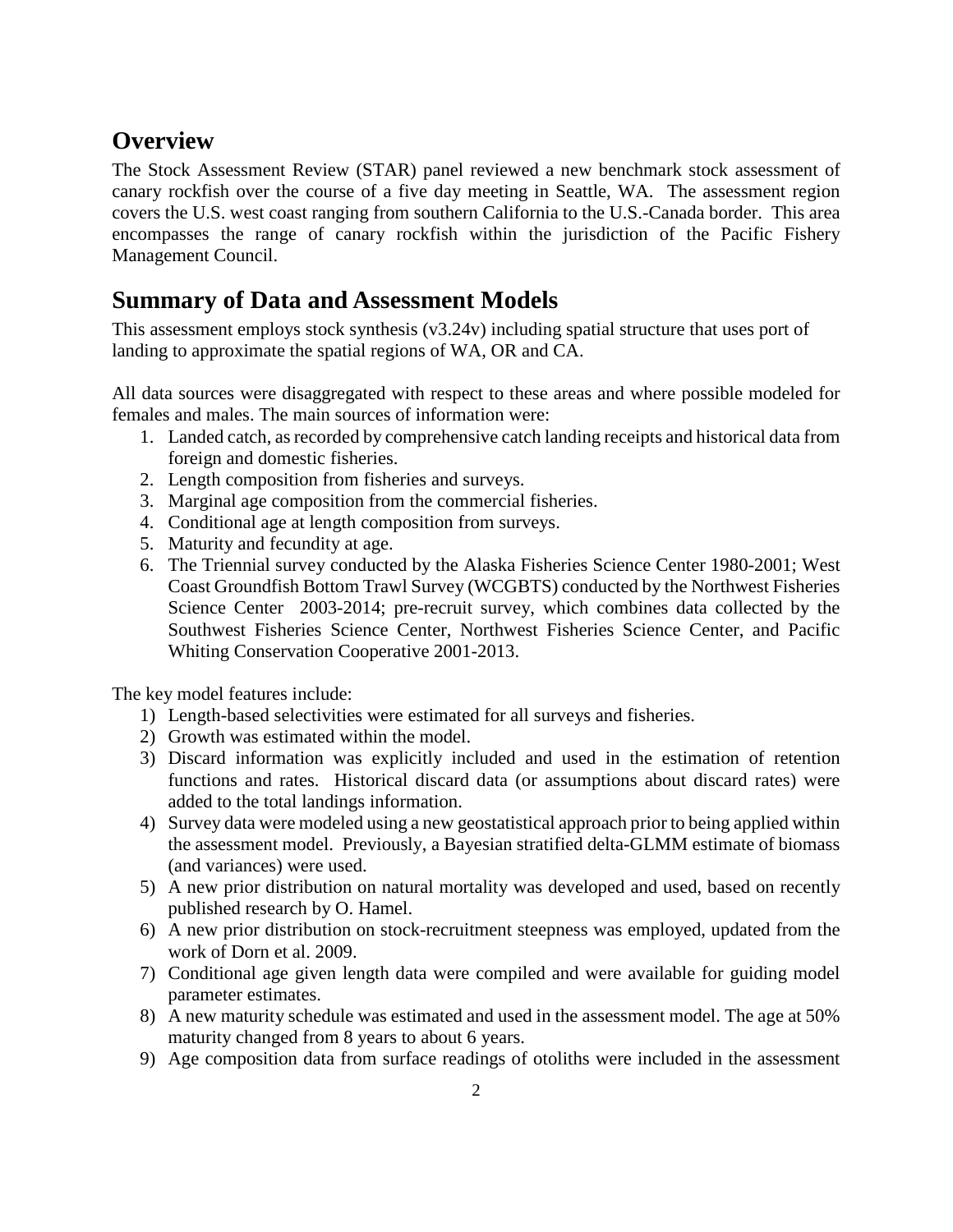model, based on new estimates of ageing error and imprecision relative to break-and-burn reads. Previous assessments did not use surface readings.

# **Requests by the STAR Panel and Responses by the STAT**

The following sets of runs and analyzes requested by the STAR panel are summarized (with rationale for the request, and STAT response) below:

### **Request 1: Evaluate treatment of early discard rates, bracketing the historical reconstruction as appropriate. This evaluation may include discard rates that are reflective of potential trip limit impacts.**

*Rationale:* The GMT representative on the Panel provided some suggestions to the STAT for these sensitivity runs. The GMT representative noted that the STAT assumed a constant discard rate of 5% for the historical period (1892 - 2001), and applied the West Coast Groundfish Observer Program (WCGOP) discard rates for recent years (2002-2014). The assumed discard rate for the historical period was based on data collected by the Pikitch et al. study (1985-1987) as reanalyzed by Wallace (unpublished report). The GMT representative and others questioned whether a flat discard rate was appropriate throughout the historical period. It is generally assumed that discarding increases as trip limits became more restrictive (historically prior to the IFQ program). For example, there were no trip limits prior to 1982, and rockfish trip limits became increasingly restrictive since rockfish trip limits were first implemented in 1982.

*STAT Response:* The STAT made the following decisions regarding assumed ratio of discards to landings for the base case model (expressed as a percentage):

- o  $1892-1980 = 1\%$
- $\circ$  1981-1994 = 5%
- o  $1995-1999 = 20%$
- $\degree$  2000-2001 = 70% Trawl, 200% Non-Trawl (based on average rates in WCGOP)
- $\Omega$  2002-2014 = WCGOP discard rates

The comparison showed the alternative discard rates made very little difference to model results with a slight increase in the scale of the population.

### **Request 2: Validate the recreational catch records from Oregon.**

*Rationale:* An apparent oversight was found in which incorrect average weights by wave for B1 fish was applied in the years 2004-2014. The average weights used was from the old Marine Recreational Fisheries Statistical Survey (MRFSS) estimation process rather than the Oregon Recreational Boat Survey (ORBS) data in the Recreational Fisheries Information Network (RecFIN) database.

*STAT Response:* The STAT replaced the data shown in the draft assessment with Oregon recreational data provided by the GMT for the years 2004 - 2014.

#### **Request 3: Ensure that the tribal catch data (from all sources) have been included in the**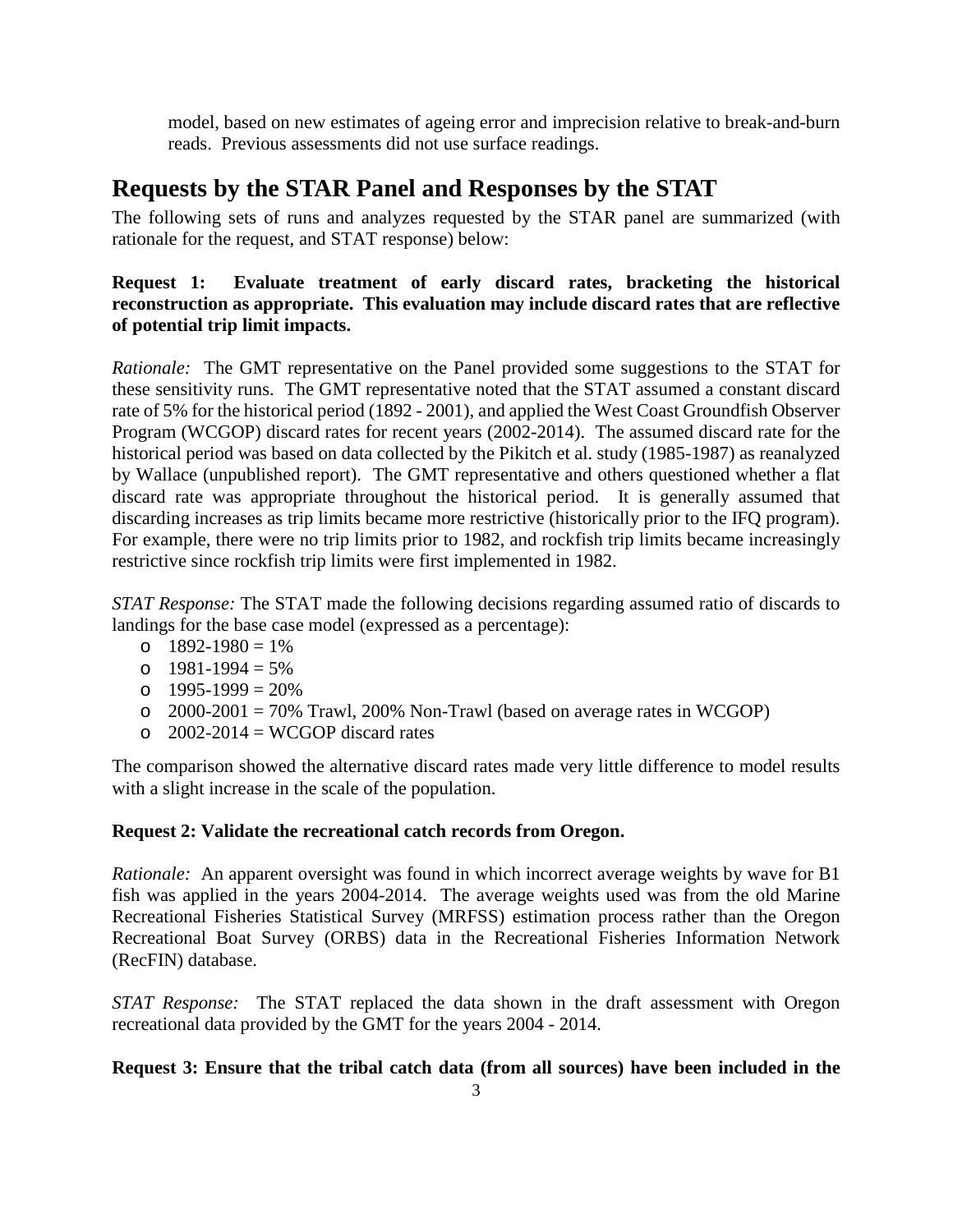#### **Washington catch data reconstruction.**

*STAT Response*: The tribal catches in the proposed base model were included in the WA catch data.

#### **Request 4: Exclude catch from BC and AK that was inadvertently included in the WA catch history.**

*Rationale:* It was discovered that the WA catch history was contaminated with non-WA catch data (from BC and AK). These data should be removed from the time series.

*STAT Response*: The STAT made the following decisions regarding the WA historical catch reconstruction:

- o 1935-1965 (prior to foreign): use 2007 assessment time series
- o 1966: WA from Hongskul (Foreign catches in a separate fleet)
- o 1967-69: WA from Kimura & Tagart (1982) (Foreign catches in a separate fleet) [1966-69 values, as in the current base model]
- o 1970-80: use the FT-derived series from Theresa for WA (Foreign catches in a separate fleet)

**Request 5: Conduct a sensitivity run to evaluate alternative catch histories to reflect uncertainty. Construct the catches as in Request 4 but omit the change for the 1935-1965 period (i.e., keep the historical WA trawl catches provided in the draft assessment).**

*Rationale:* This sensitivity run will help to examine the impact of uncertain historical catch.

*STAT Response*: Adding in the historical BC catch increased the scale of the population and decreased the current depletion as expected (see Figures below).

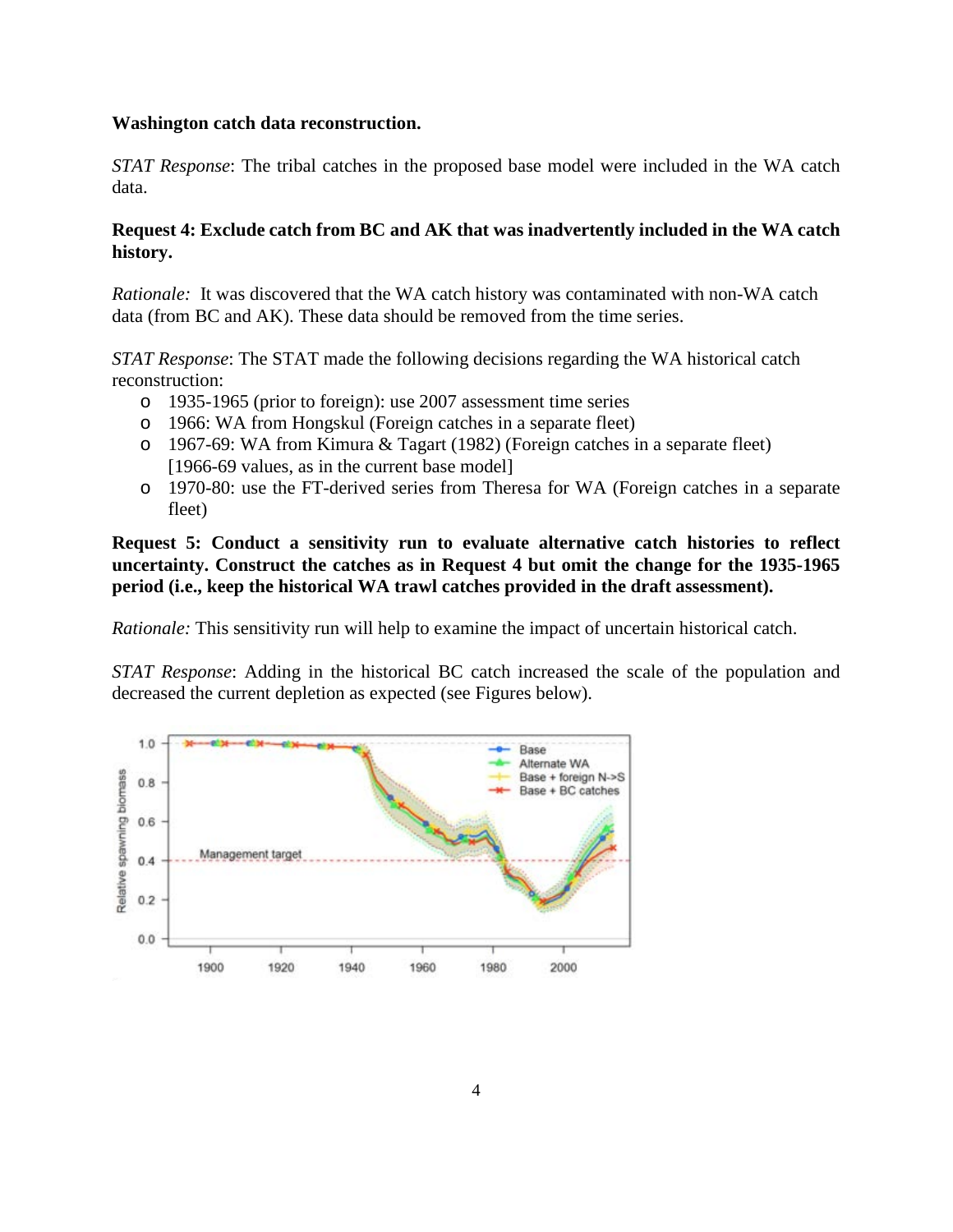

#### **Request 6: Include BC trawl catches as part of the WA trawl catch time series in the base model.**

*Rationale:* This is an additional run to explore model sensitivity to uncertain catch history.

*STAT Response*: This was completed (see STAT Response to Request 5).

#### **Request 7: Reapportion INPFC area foreign catches in an alternate manner (N to S vs. S to N).**

*Rationale:* The overall purpose of this request is to evaluate sensitivity of how straddling INPFCs were allocated to the regions (states). The STAT team used the following INPFC areas to represent states: WA: Vancouver and Columbia  $\sim 46$  - 49 $\degree$  N; OR: Eureka  $\sim 42$ -46 $\degree$  N; CA: Monterey  $32-42$ <sup>o</sup> N.

*STAT Response*: This was completed (see STAT Response to Request 5). The STAT made the following decision regarding assignment of foreign catches among INPFC areas. A sensitivity analysis was run with catch assignments made as follows:

- $\circ$  WA: Vancouver INPFC area to approximate 46-49 $\degree$  N
- $\alpha$  OR: Columbia INPFC area to approximate 42-46 $\alpha$ <sup>o</sup> N
- $\circ$  CA: Eureka and Monterey areas to approximate 32-42 $\rm o$  N

#### **Request 8: Conduct a sensitivity run in which survey catchabilities are fixed at the estimate; then "turn off" the composition data.**

*Rationale:* This is intended to illustrate the impact of composition data on model results.

*STAT Response*: This was completed. The results were similar to the base case.

#### **Request 9: Conduct a sensitivity run in which the survey indices are "turned off".**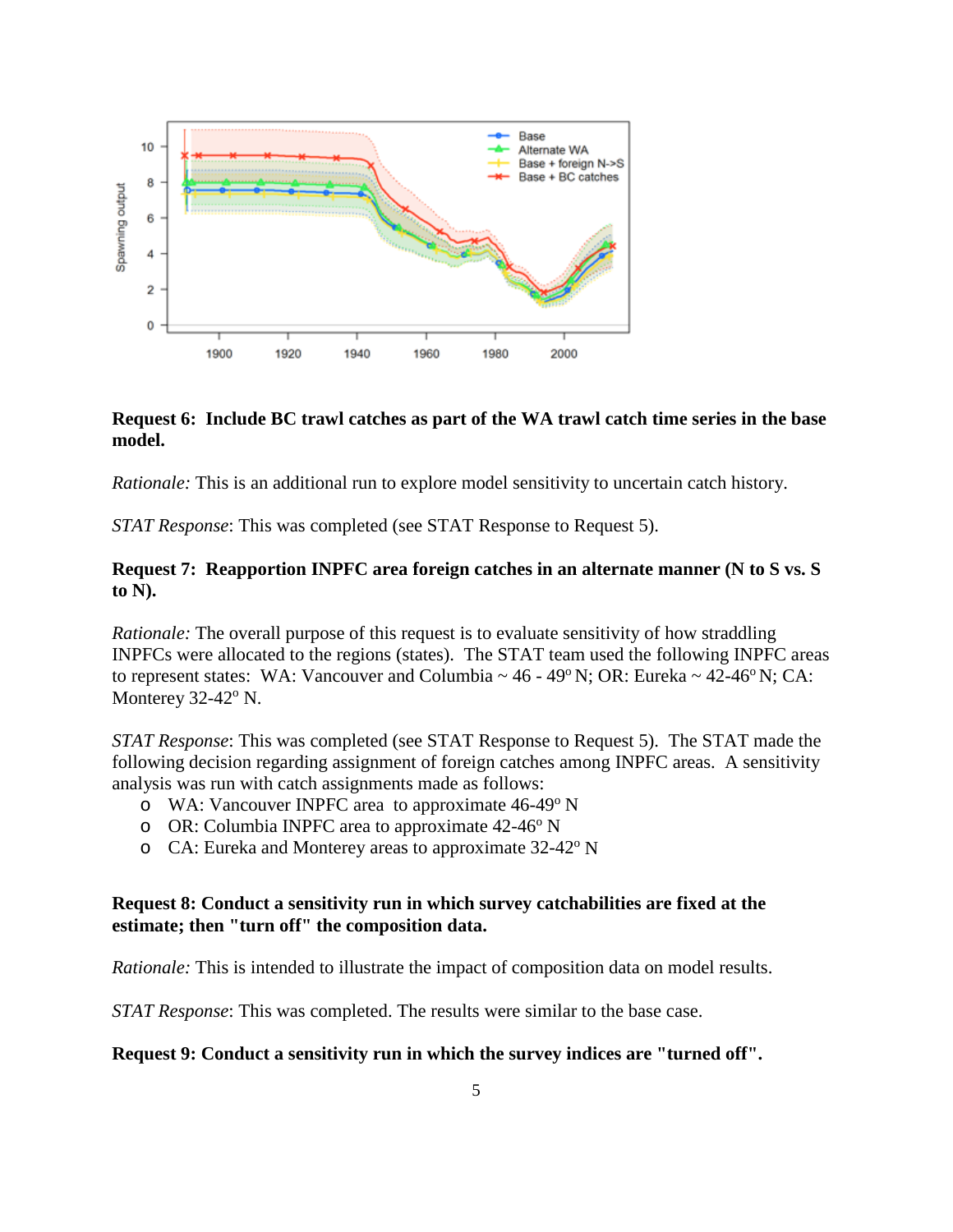*Rationale:* This is intended to illustrate the impact of the survey data on model results.

*STAT Response*: This showed little difference to the base model, illustrating that abundance indices are not informing the model.

#### **Request 10: Determine a plausible range for natural mortality and steepness sensitivity runs, for potential decision table specification.**

*Rationale:* These are likely candidates for uncertainty, and meaningful bounds will be needed for the decision tables. The intent is to treat them independently to avoid added complexity.

*STAT Response:* This was completed and the group agreed that two one-dimensional tables should be presented since they may show important differences in projections.

#### **Request 11: Conduct a likelihood profile with sigma-R ranging from 0.6 to 0.9 and growth parameter CVs for L1 at 0.15 and for L2 at 0.1 (similar for L1 to previous assessments and as a sensitivity for L2).**

*Rationale*: The CV of the growth parameters and sigma-R will likely be positively correlated; examining the sensitivity to this may affect recent recruitment estimates.

*STAT Response*: This was attempted but there were difficulties with convergence and configuration. There was insufficient time to resolve the issues and the group thought this would be something useful to examine for future research. In particular, the influence and likelihood specification of the age conditioned on length data may result in unrealistically small values for length at age variability.

#### **Request 12: "Turn off" the base model parameters controlling the spatial distribution deviations.**

*Rationale:* This is a sensitivity run to compare the base model with a less complex model.

*STAT Response:* This was completed and the results appear to be insensitive to this configuration option.

#### **Request 13: Run a non-spatial version of the model.**

*Rationale:* This is another sensitivity run to compare the base model with a less complex model.

*STAT Response:* This was completed and the results appear to be insensitive to this configuration option.

#### **Request 14: Conduct "jitter" runs using the new base model.**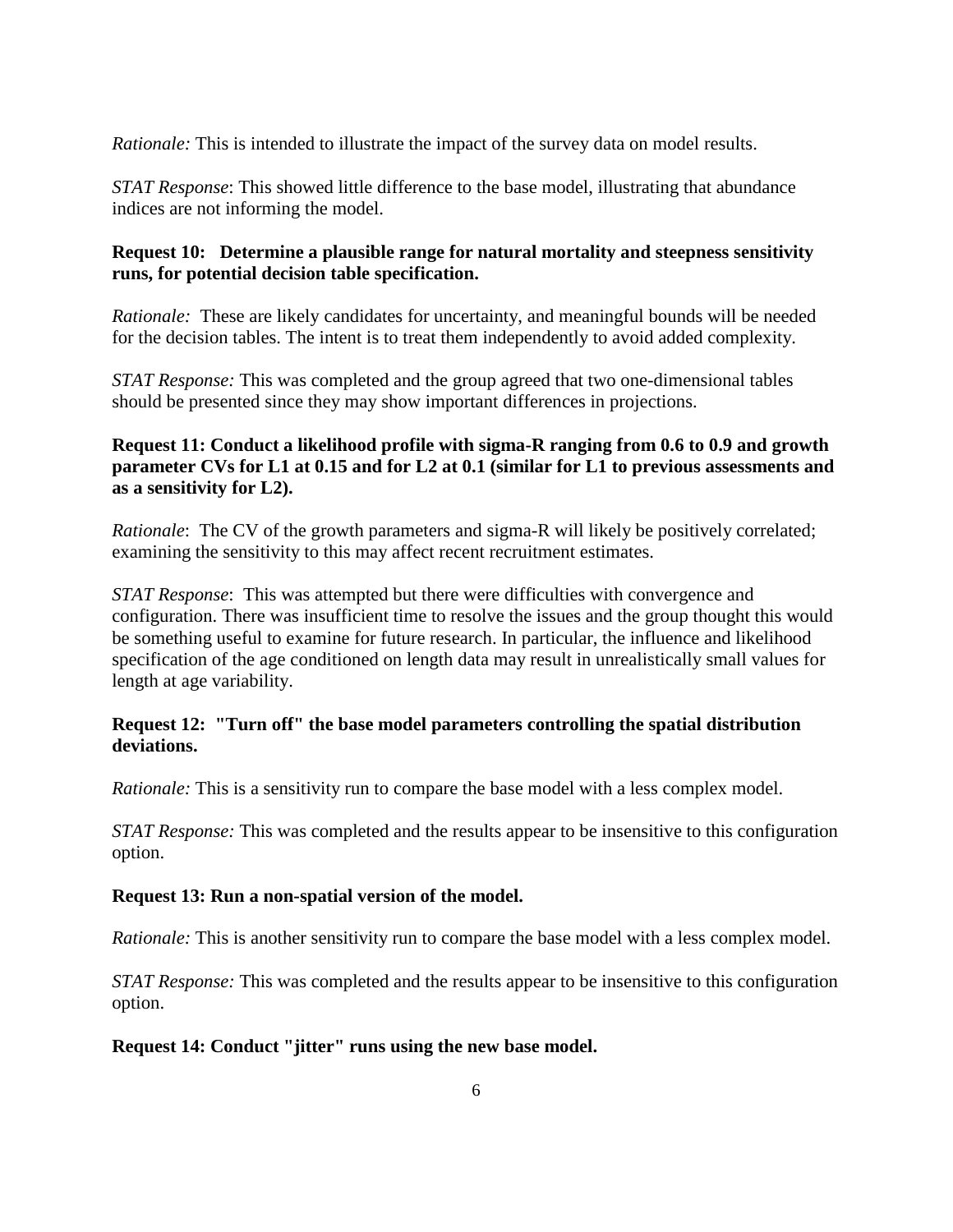*Rationale:* The exercise should provide some assurance that model convergence is stable.

*STAT Response:* This was done and the model appeared to converge consistently.

### **Request 15: Conduct an additional profile over M that uses a fixed offset for female component.**

*STAT Response:* This was completed and showed likelihood components that appeared to be smoother for alternative values of the profile.

### **Request 16: Revise the table of sensitivity run results to include the full set of runs conducted.**

*STAT Response:* The table was updated and reviewed by the STAR panel.

### **Request 17: Conduct runs to examine the interaction between SigmaR and steepness, and the associated impact on growth parameter estimates.**

*Rationale:* Whereas this might be highly determined by the age conditioned on length, the impact is of interest.

*STAT Response*: As with request 11 above, this is an area that should be considered for future research as this requires more time for evaluations.

**Request 18: When presenting the results of sensitivity runs, provide a table showing likelihood components, including management parameters of interest for all sensitivities and examined potential states of nature (from applicable requests above) and figures for profiles over: M, h, R0 and the retrospective.**

*Rationale*: This will aid in the interpretation of sensitivity analysis results.

*STAT Response*: These tables were completed and helped with reviewing model results and sensitivities.

# **Description of the Base Model and Alternative Models used to Bracket Uncertainty**

The primary issues that involved changes in the original base model included 1) revisions to the WA trawl catch time series, 2) revisions to the OR recreational catch time series, and 3) different assumptions about historical discard values.

The group agreed that the two primary axes of uncertainty were natural mortality and steepness. Two one-dimensional decision tables will be constructed to bracket uncertainty.

### *The STAR Panel recommended that the data and model configuration are the best available for management guidance and as such the assessment is ready to go forward for final review by the*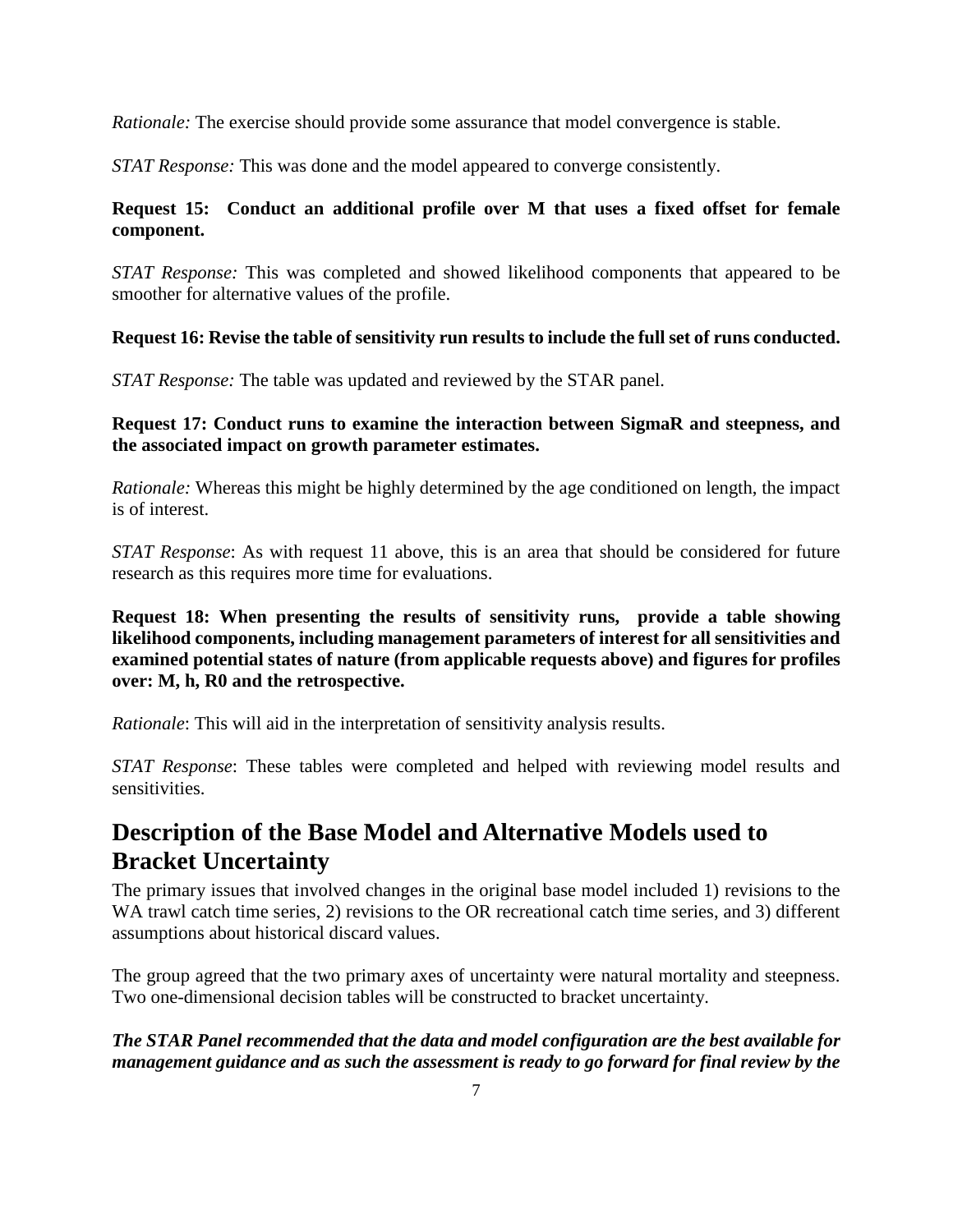#### *SSC groundfish subcommittee and full SSC.*

### **Technical Merits of the Assessment**

The assessment was well constructed and modeled the available data appropriately. In particular, this assessment is distinguished by the attempts of the authors to account for spatial considerations within the model. The observation that the key survey indices (from the NWFSC) provided identical trends by region is a curiosity, and something that has been highlighted for future research.

### **Technical Deficiencies of the Assessment**

None were identified.

## **Areas of Disagreement Regarding STAR Panel Recommendations**

The Panel and the participants (including GMT and GAP representatives) had no areas of disagreement for all conclusions during the STAR panel meeting.

# **Management, Data, or Fishery Issues raised by the GMT or GAP Representatives During the STAR Panel Meeting**

Prior to the STAR Panel review, the GMT noted differences in some catch streams between downloads made by the STAT team and GMT. The willingness of the STAT team to reconcile differences and even replace portions of catch streams with GMT produced data was appreciated. The GMT representative agreed that clear communication needs to takes place between STAT teams, the GMT, and States prior to STAR panel meetings to produce the most representative catch records. Indeed, although some did occur prior to the STAR panel meeting, the communication process needs to be improved. The GMT representative suggests that the GMT and other advisory bodies be given an early draft of the catch streams in order to ensure that catch streams are as accurate as possible. Regardless, communication will never be perfect, and there may be cases where catch streams shown in draft assessments may be different than recommended catch streams that may be reported by the GMT and States. The GMT representative suggests this will likely occur, even with best intentions, and that improved data records should continue to be considered at STAR panel meetings. The GMT representative should not feel stifled to present alternative data sets if large differences are identified.

### **Unresolved Problems and Major Uncertainties**

The assessment relies on fixed values for steepness and natural mortality that are assumed to be known. Recent work to develop priors from meta-analyses has assisted with the choice of base values, but this is still a major source of uncertainty.

Substantial uncertainty remains in the US catch and discard history. Also, British Columbia catches impact the stock, which appears to be shared. Therefore, this should be accounted for in the US regional stock assessment, or a joint US-Canada assessment.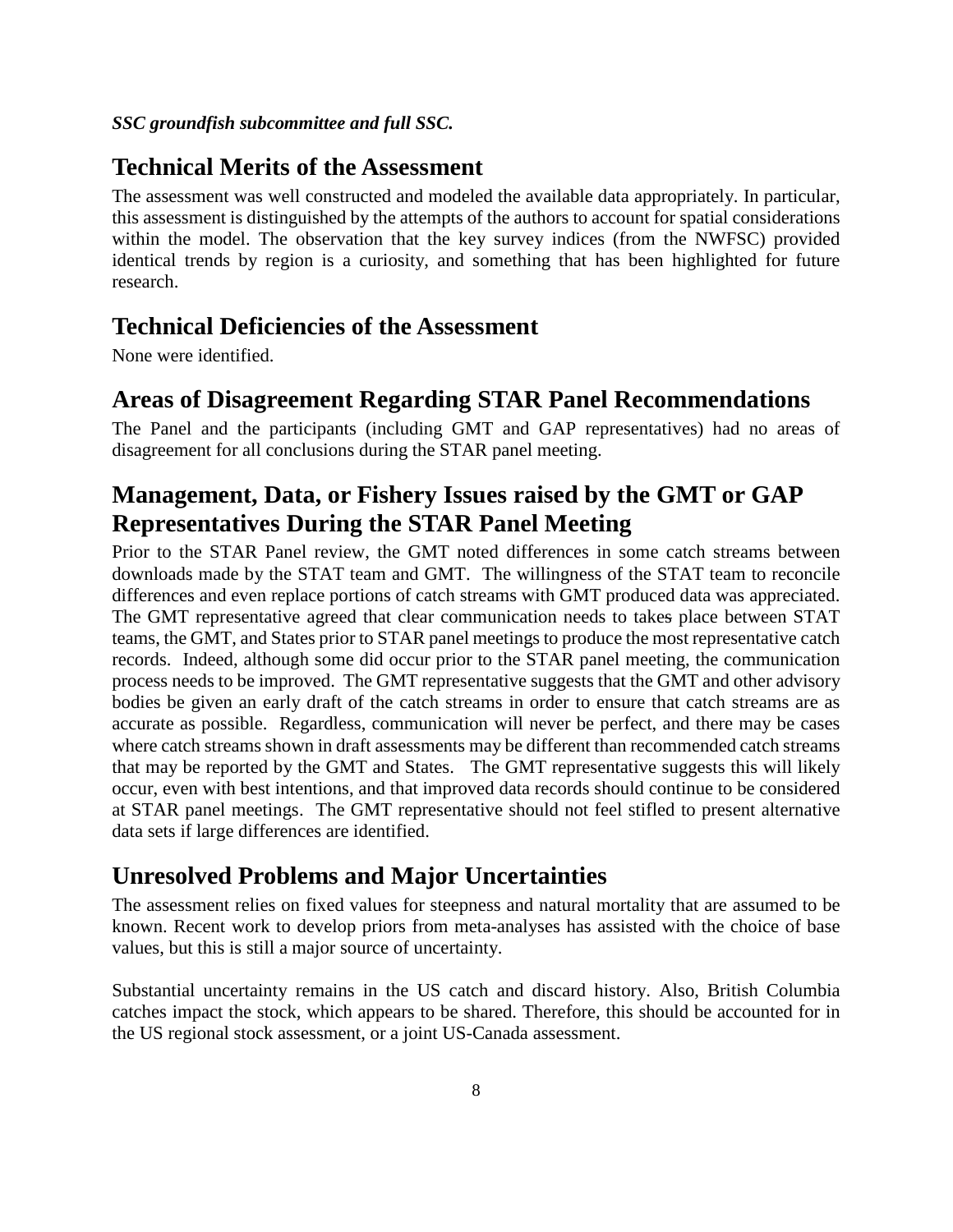It is evident that the model's reliance on abundance trends from indices is small. Model results would be considerably improved if a reliable abundance index for older fish was available. The WCGBTS survey is currently the best available source of abundance information for older fish in recent years as a direct measure of the extent of rebuilding, although it has been recognized that the survey infrequently encounters canary rockfish, and occasional large catches occur when canary aggregations are encountered. Good progress has been made in the development of appropriate analysis methods for these types of data. Selectivity for this survey was able to be modeled as asymptotic. The overall trend for the survey is flat to declining from 2003 to 2013, with an increase in 2014. While the base model available biomass for this index falls mostly within the 95% confidence interval for the index, there are considerable systematic patterns in residuals.

This assessment differs from previous work, in that it models the stock using a spatially discrete approach. The definition of the spatial strata, and the method of apportionment of catches to the spatial strata impact the inferences of stock status for the individual strata modeled. For example, spatial strata derived by port of landing vs. area of catch can lead to substantially different spatial interpretations of stock depletion within each area.

Considerable uncertainty remains regarding the most appropriate method to account for the lack of older females in the stock (either by age-specific change in M for females, or selectivity effects).

Spatial treatment of the survey index resulted in indices that were very similar across areas. Further work is required to more clearly resolve differences in abundance trends among areas.

During the course of the current STAR panel meeting, some issues were raised about the historic estimates of catches by the Washington trawl fleet. This resulted in lengthy discussion which eventually led to an agreed dataset to use in the assessment. This consumed time at the meeting which would otherwise have been available for further exploration and discussion of the assessment.

### **Recommendations for Future Research and Data Collection**

The historical catch data ultimately used in the assessment differed from that which was given in the original draft assessment presented for review at the panel. The review process would be improved by ensuring that any such issues (i.e. disagreements about the best available historical catch) are resolved well in advance of the assessment review meeting. One possible approach might be to have an earlier step in the process intended to sign-off on the input data, analogous to the way that the STAR panel signs-off on the stock assessments. Ongoing efforts to reconstruct Washington catch data, in the way that has already been done for Oregon and California, should help to resolve these issues in the medium term, but until then, there will still be a need to work with agreed, interim catch estimates for inclusion in stock assessments.

Catch and discard history for this stock in US waters is highly uncertain. While the STAT was able to construct alternative upper and lower bounds for catch using simple multipliers on certain years of historical catch, this is arbitrary. Work to assess the uncertainty related to each individual data source would allow a better investigation of the overall combined uncertainty and its effect on